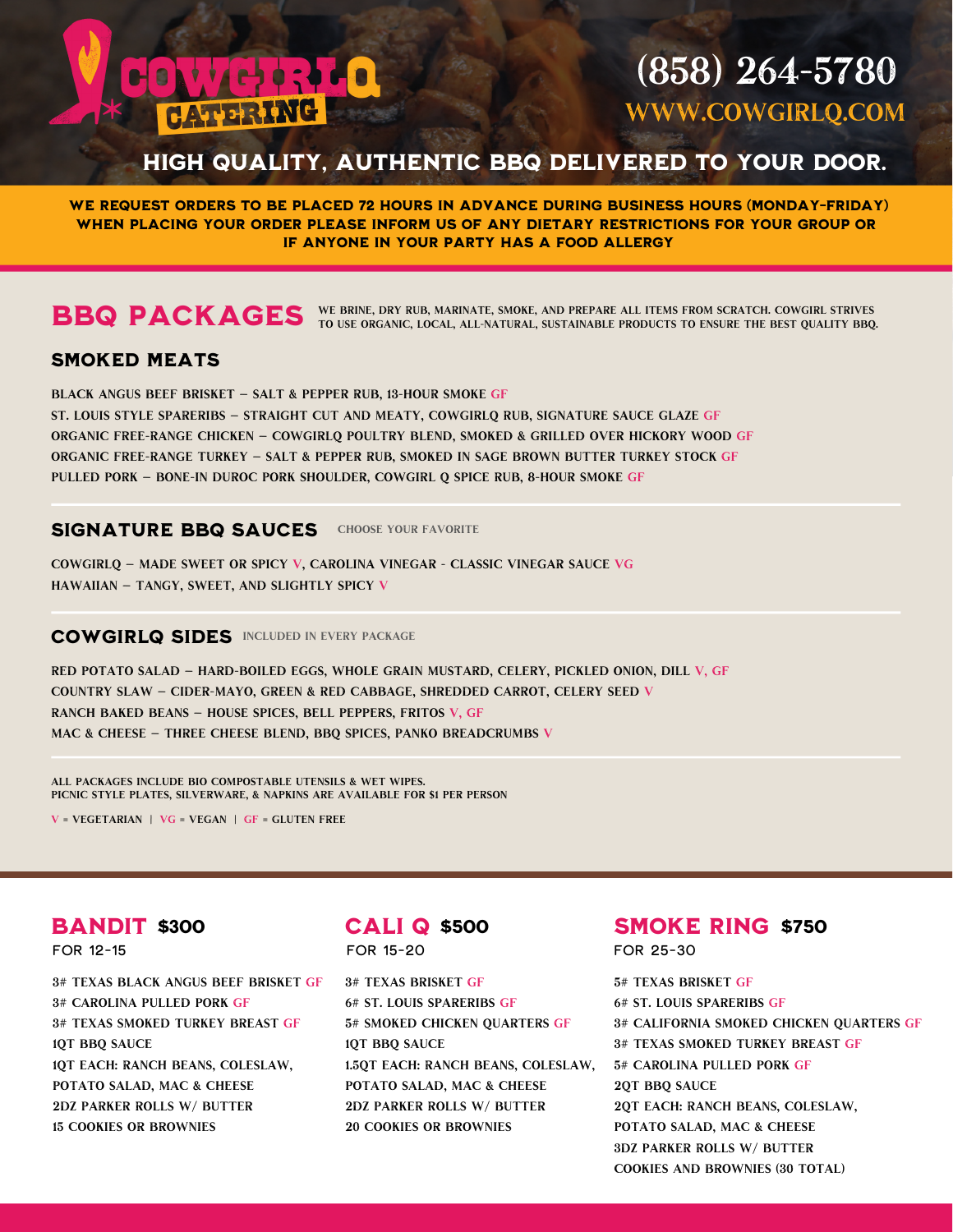# WRANGLER \$1500

for 50-60 for 75-80

9# Texas Brisket GF 15# St. Louis Spareribs GF 4# California Smoked Chicken Quarters GF 7# Texas Smoked Turkey GF 10# Carolina Pulled Pork GF 3QT BBQ Sauce 1 Tray Each: Ranch Beans, Coleslaw, POTATO SALAD, MAC & CHEESE 5DZ Parker Rolls w/ Butter Tray of Each: Cookies and Brownies (60 total)

# **PITMASTER \$2000**

15# Texas Brisket GF 20# St. Louis Spareribs GF 7# California Smoked Chicken Quarters GF 10# Texas Smoked Turkey GF 15# Carolina Pulled Pork GF 4QT BBQ Sauce 7DZ Parker Rolls w/ Butter 2 Tray Each: Ranch Beans, Coleslaw, POTATO SALAD, MAC & CHEESE Tray of Each: Cookies and Brownies (80 total)

|                                                                                      | <b>APPETIZERS</b> (Serves 25) |      |
|--------------------------------------------------------------------------------------|-------------------------------|------|
| BBQ CHIPS & DIP -HOMEMADE BBQ POTATO CHIPS, CAR AND CARAMELIZED ONION DIP V          |                               | \$40 |
| <b>GARDEN VEGETABLES - GRILLED ARTICHOKE HUMMUS AND GREEN GODDESS DRESSING V, GF</b> |                               | \$50 |
| FRUIT KABOB - FRESH FRUIT OF THE SEASON V, VG, GF                                    |                               | \$50 |

| <b>SALADS &amp; SLAWS</b> (Serves 25)                                                         |      |
|-----------------------------------------------------------------------------------------------|------|
| MARKET- HEIRLOOM CARROTS & ROMAINE, SHAVED FENNEL, CUCUMBER, HERB & HONEY VINAIGRETTE V, GF   | \$45 |
| PASTA SALAD - TRI COLORED ROTINI, SEASONAL GRILLED SOUASH, KALAMATA, LEMON HERB VINAIGRETTE V | \$35 |
| COUNTRY SLAW- CIDER-MAYO, GREEN & RED CABBAGE, SHREDDED CARROT, CELERY SEED V, GF             | \$25 |
| RED POTATO -HARD BOILED EGGS, WHOLE GRAIN MUSTARD, CELERY, PICKLED ONION, DILL V, GF          | \$42 |
| SPICY SLAW- CHIPOTLE-MAYO, GREEN & RED CABBAGE, SHREDDED CARROT, CILANTRO V, GF               | \$25 |

|                                                                | <b>CAMPFIRE SIDES</b> (Serves 25)                                                  |      |
|----------------------------------------------------------------|------------------------------------------------------------------------------------|------|
| RANCH BAKED BEANS- HOUSE SPICES, BELL PEPPERS, FRITOS V, GF    |                                                                                    | \$25 |
|                                                                | COWBOY BAKED BEANS- MOLASSES, HOUSE SPICES, MAPLE SYRUP, APPLEWOOD SMOKED BACON V* | \$30 |
| <b>GREEN BEANS- FRENCH BEANS ROASTED WITH BACON JAM V*, GF</b> |                                                                                    | \$45 |
|                                                                | ASSORTED VEGETABLES- FRESH VEGGIES GRILLED WITH BALSAMIC GLAZE VG, V, GF           | \$40 |
|                                                                | <b>CREAMED CORN- SWEET YELLOW CORN SLOW-COOKED IN BUTTER &amp; CREAM V, GF</b>     | \$45 |
|                                                                | MAC & CHEESE-THREE CHEESE BLEND, BBO SPICES, PANKO BREADCRUMBS V                   |      |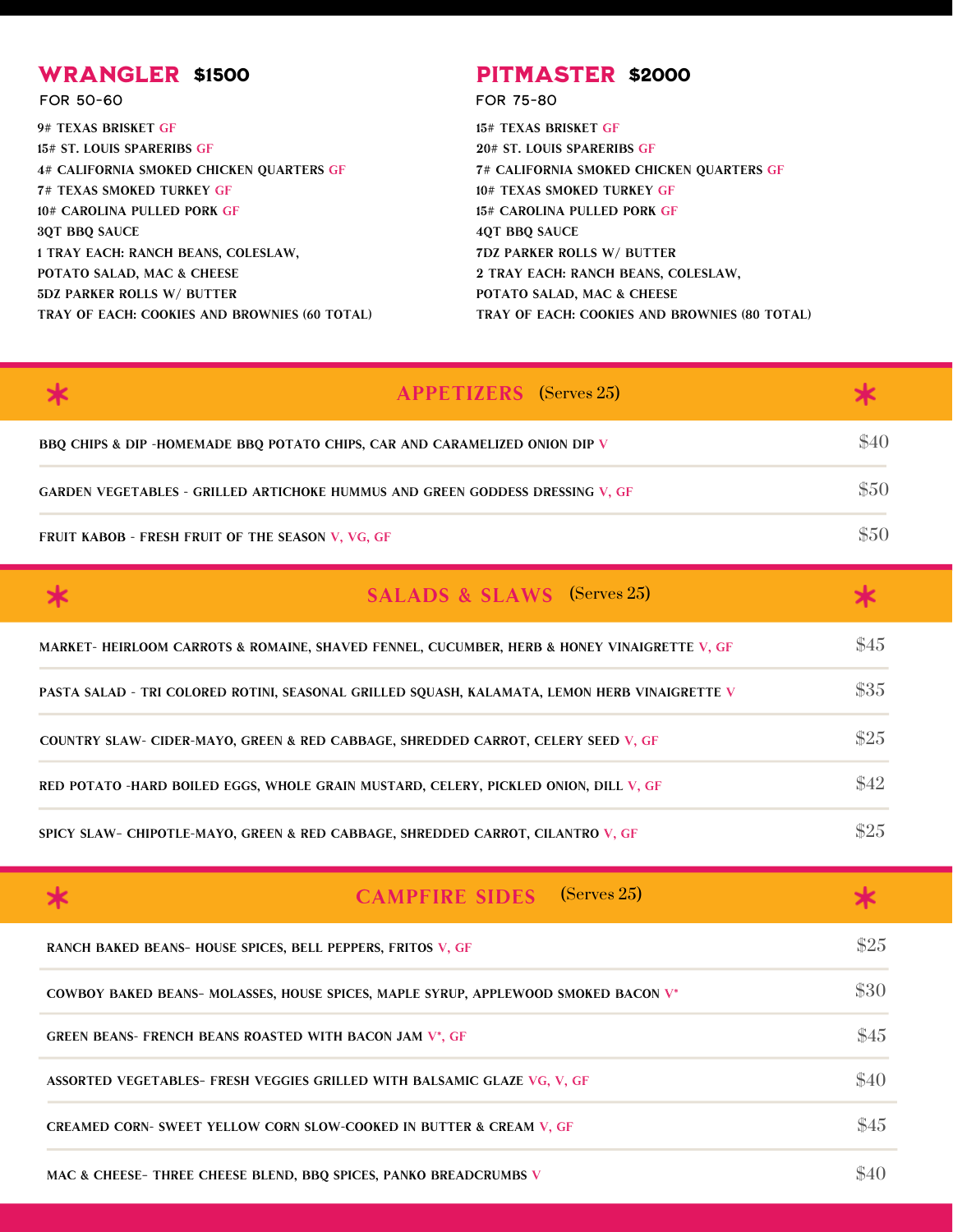# SIGNATURE SLOW SMOKE (Serves 25)

| ORGANIC FREE-RANGE TURKEY- SALT & PEPPER RUB, SMOKED IN SAGE BROWN BUTTER TURKEY STOCK GF | \$155 |
|-------------------------------------------------------------------------------------------|-------|
| PULLED PORK - BONE-IN DUROC PORK SHOULDER, COWGIRL O SPICE RUB, 8-HOUR SMOKE GF           | \$130 |
| <b>BLACK ANGUS BEEF BRISKET - SALT &amp; PEPPER RUB, 13-HOUR SMOKE GF</b>                 | \$220 |

# SMOKE & FIRE (Serves 25)

| ORGANIC FREE-RANGE CHICKEN - COWGIRLO POULTRY BLEND, SMOKED & GRILLED OVER HICKORY WOOD GF      | \$65  |
|-------------------------------------------------------------------------------------------------|-------|
| PORK BELLY BURNT ENDS - DOUBLE SMOKED, SIGNATURE SPICES & SAUCE, GRILLED FOR EXTRA SMOKINESS GF | \$80  |
| ST. LOUIS STYLE SPARERIBS - STRAIGHT CUT AND MEATY, COWGIRLQ RUB, SIGNATURE SAUCE GLAZE GF      | \$130 |
| SANTA MARIA TRI TIP - HERB & SPICE MARINADE, GRILLED AND SLICED GF                              | \$80  |

# VEGETARIAN BBQ (Per Person)

| ACHIOTE CAULIFLOWER STEAK- GRILLED AND TOPPED WITH CHIMICHURRI VG, V, GF              | \$9 |
|---------------------------------------------------------------------------------------|-----|
| JACK FRUIT- ROASTED AND TOSSED IN HOUSE MADE SWEET BBO SAUCE VG, V                    |     |
| VEGAN MEATLOAF - BEYOND MEAT WITH COWGIRLO SPECIALTY SPICE AND BBO TOMATO GLAZE VG, V |     |

### **EXTRA BBQ SAUCE (IQT - \$12 Each)**  $(QT - $12$  Each) **BREAD** (Serves 12)

COWGIRLQ SIGNATURE BBQ – made Sweet or Spicy V CAROLINA VINEGAR- classic vinegar sauce VG HAWAIIAN– tangy, sweet, and slightly spicy V

# TREATS (serves 12 - \$20 each)

BROWNIES - rich chocolate w/Chocolate frosting V COOKIES - homemade chocolate chip V

# SIGNATURE DESSERTS (serves 12 - \$30 each)

LEMON BARS - homemade lemon custard V, GF\* BERRY SHORTCAKE - pound cake V SEASONAL FRUIT CRISP - crumble topping V, GF\* BREAD PUDDING - salted-caramel

| <b>HOMEMADE CORN BREAD - SAGE &amp; HONEY BUTTER V</b> | \$25 |
|--------------------------------------------------------|------|
| <b>PARKER ROLLS - WHIPPED BUTTER V</b>                 | \$17 |
| <b>BRIOCHE SLIDER BUNS - V</b>                         | \$25 |

# HOUSE SNACKS

| <b>BBQ POTATO CHIPS</b> | \$3/BAG |
|-------------------------|---------|
| <b>PICKLES</b>          | \$5/PT  |

## **BEVERAGES**

| SODA- COKE, DIET COKE, SPRITE         | \$2/EA.  |
|---------------------------------------|----------|
| LEMONADE, ICED TEA, BOTTLED WATER     | \$3/BTL  |
| COFFEE, DECAF COFFEE, HOT TEA         | \$28/GAL |
| *Alcohol can be provided upon request |          |

# UTENSIL PACK

| PLATES, FLATWARE, NAPKINS, & WET NAPS (Biodegradable) \$1/EA |         |
|--------------------------------------------------------------|---------|
| INSULATED CATERING BOXES                                     | \$15/EA |
| DISPOSABLE WARMING TRAYS                                     | \$30/EA |

PLEASE BE ADVISED CONSUMING RAW, COOKED TO ORDER, OR undercooked meat, poultry, seafood, shellfish, or eggs may increase your risk of food borne illnesses, especially if you have certain medical conditions.